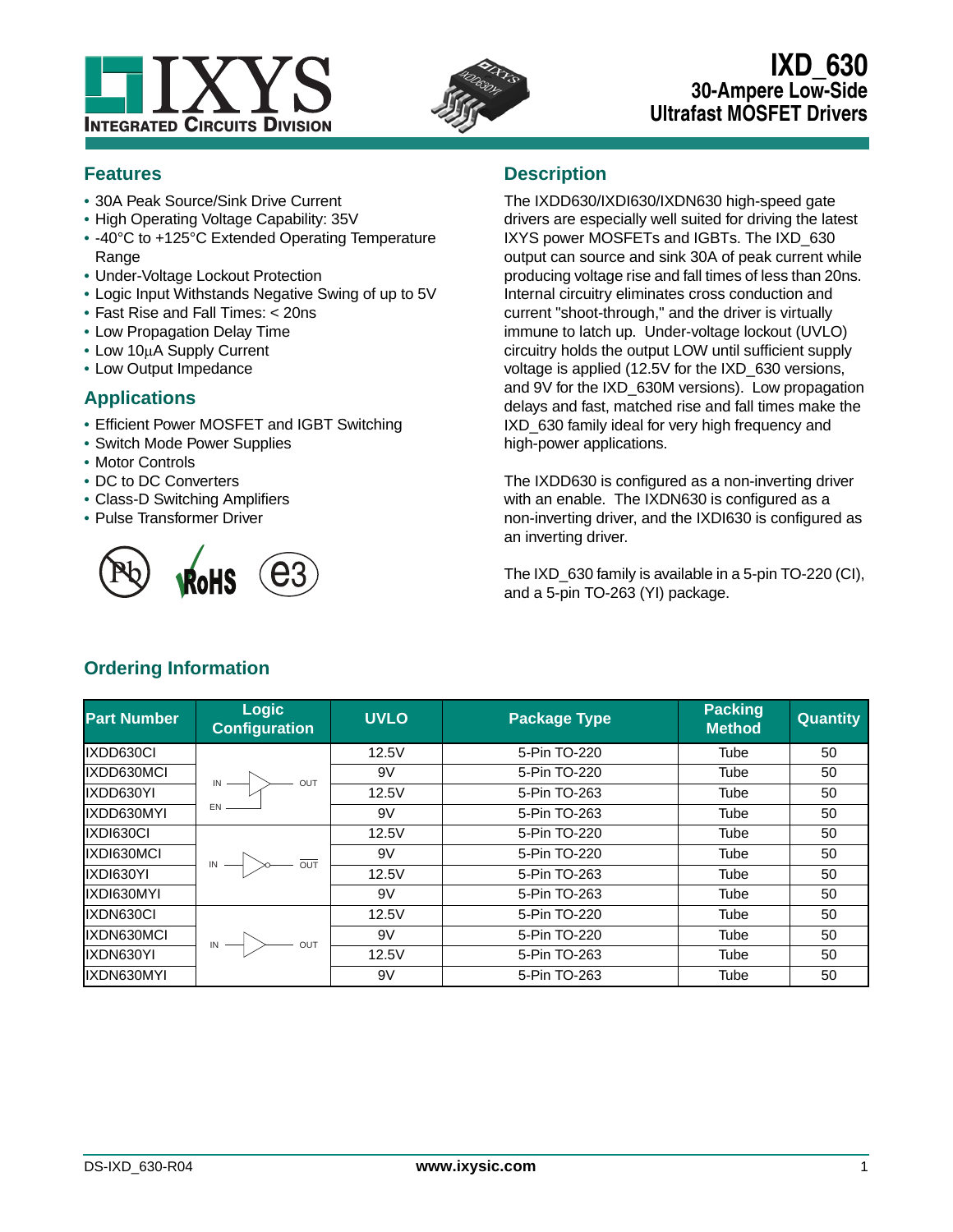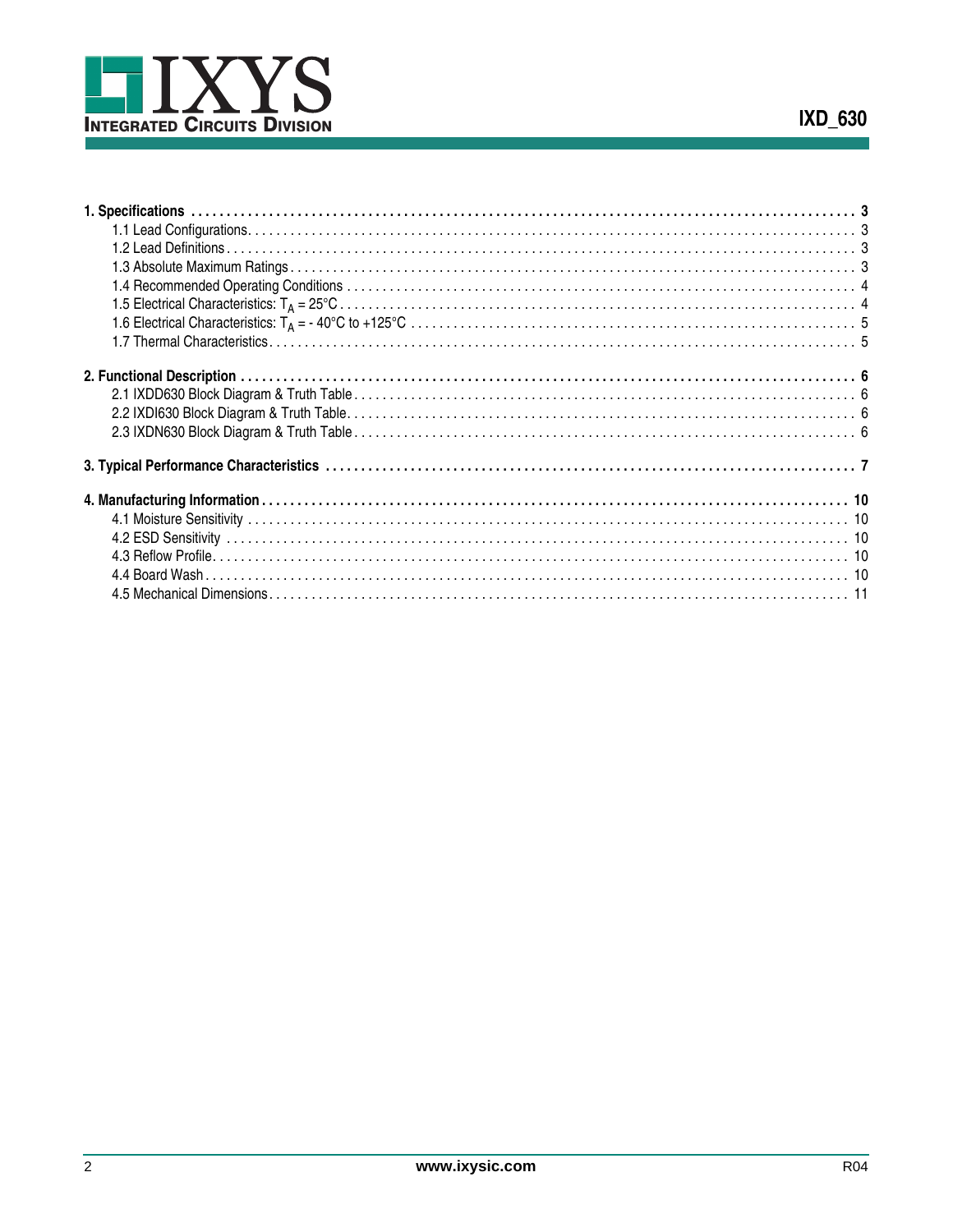

# <span id="page-2-0"></span>**1 Specifications**

## <span id="page-2-1"></span>**1.1 Lead Configurations 1.2 Lead Definitions**













<span id="page-2-2"></span>

| <b>Lead Name</b> | <b>Description</b>                                                                                 |
|------------------|----------------------------------------------------------------------------------------------------|
| IN               | Logic Input                                                                                        |
| ΕN               | Output Enable - Drive lead low to disable<br>output, and force output to a high impedance<br>state |
| OUT              | Output - Sources or sinks current to turn-on or<br>turn-off a discrete MOSFET or IGBT              |
| <b>OUT</b>       | Inverted Output - Sources or sinks current to<br>turn-on or turn-off a discrete MOSFET or IGBT     |
| $V_{CC}$         | Supply Voltage - Provides power to the device                                                      |
| <b>GND</b>       | Ground - Common ground reference for the<br>device                                                 |
| ΝC               | Not connected                                                                                      |

# IXDN630 CI / YI



## <span id="page-2-3"></span>**1.3 Absolute Maximum Ratings**

| <b>Parameter</b>      | <b>Symbol</b>       | <b>Minimum</b>           | <b>Maximum</b> | <b>Units</b> |
|-----------------------|---------------------|--------------------------|----------------|--------------|
| <b>Supply Voltage</b> | $V_{CC}$            | $-0.3$                   | 40             |              |
| Input Voltage Range   | $V_{IN}$ , $V_{EN}$ | -5                       | $V_{CC}$ +0.3  |              |
| <b>Output Current</b> | <b>I</b> OUT        | $\overline{\phantom{0}}$ | ±30            | Α            |
| Junction Temperature  |                     | -55                      | $+150$         | °C           |
| Storage Temperature   | l stg               | -65                      | $+150$         | °C           |

Unless stated otherwise, absolute maximum electrical ratings are at 25°C

*Absolute maximum ratings are stress ratings. Stresses in excess of these ratings can cause permanent damage to the device. Functional operation of the device at conditions beyond those indicated in the operational sections of this data sheet is not implied.*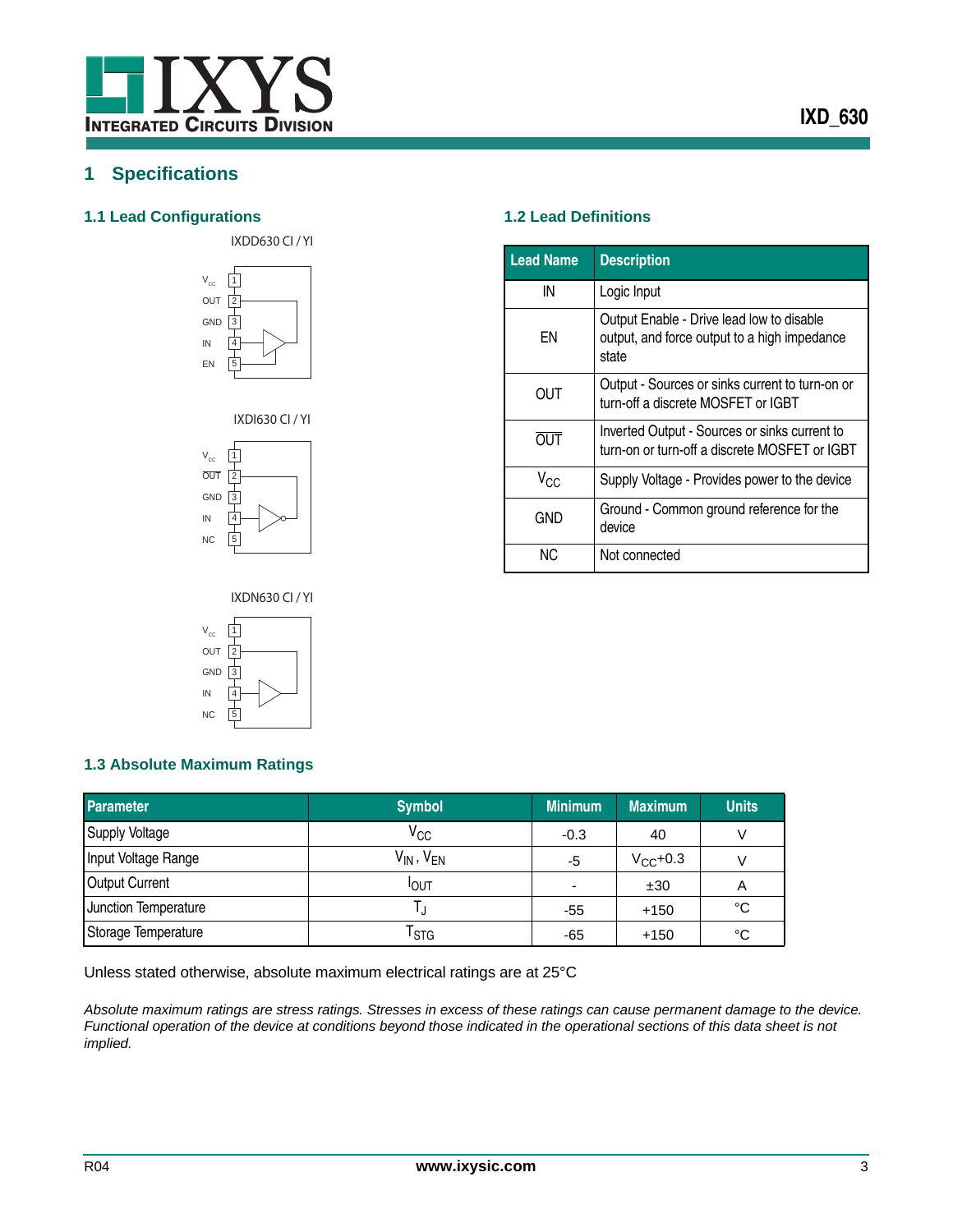

## <span id="page-3-0"></span>**1.4 Recommended Operating Conditions**

| <b>Parameter</b>                   | <b>Symbol</b> | Range           | <b>Units</b> |
|------------------------------------|---------------|-----------------|--------------|
| <b>Supply Voltage</b>              | ∨cc           | UVLO to 35      |              |
| <b>Operating Temperature Range</b> |               | $-40$ to $+125$ | $\circ$      |

## <span id="page-3-1"></span>1.5 Electrical Characteristics: T<sub>A</sub> = 25°C

Test Conditions: UVLO  $\leq$  V<sub>CC</sub>  $\leq$  35V (unless otherwise noted).

| <b>Parameter</b>                 | <b>Conditions</b>                                | <b>Symbol</b>                       | <b>Minimum</b>           | <b>Typical</b>           | <b>Maximum</b>           | <b>Units</b> |
|----------------------------------|--------------------------------------------------|-------------------------------------|--------------------------|--------------------------|--------------------------|--------------|
| Input Voltage, High              | $UVLO \leq V_{CC} \leq 18V$                      | V <sub>IH</sub>                     | 3.5                      | $\overline{\phantom{a}}$ | $\overline{\phantom{a}}$ | V            |
| Input Voltage, Low               | $UVLO \leq V_{CC} \leq 18V$                      | $V_{IL}$                            | $\blacksquare$           | $\blacksquare$           | 0.8                      |              |
| Input Current                    | $0V \leq V_{IN} \leq V_{CC}$                     | <b>I<sub>IN</sub></b>               |                          | $\blacksquare$           | ±10                      | μA           |
| EN Input Voltage, High           | IXDD630 only                                     | $V_{ENH}$                           | $2/3V_{CC}$              | $\overline{\phantom{a}}$ |                          |              |
| EN Input Voltage, Low            | IXDD630 only                                     | $V_{ENL}$                           |                          | $\blacksquare$           | $1/3V_{CC}$              | $\vee$       |
| Output Voltage, High             |                                                  | $V_{OH}$                            | $V_{CC}$ -0.025          |                          | $\overline{\phantom{a}}$ |              |
| Output Voltage, Low              |                                                  | $V_{OL}$                            |                          |                          | 0.025                    | $\vee$       |
| Output Resistance, High State    | $V_{CC}$ =18V, $I_{OUT}$ = -100mA                | $R_{OH}$                            |                          | 0.17                     | 0.4                      |              |
| Output Resistance, Low State     | $V_{CC}$ =18V, $I_{OUIT}$ =100mA                 | $R_{OL}$                            | $\overline{\phantom{a}}$ | 0.16                     | 0.3                      | $\Omega$     |
| Output Current, Continuous       | Limited by package power<br>dissipation          | $I_{DC}$                            |                          |                          | ±8                       | A            |
| <b>Rise Time</b>                 | $C_{\text{LOAD}} = 5.6$ nF, V <sub>CC</sub> =18V | $t_r$                               | $\blacksquare$           | 11                       | 20                       |              |
| Fall Time                        | $C1$ $0$ A <sub>D</sub> =5.6nF, $VCC$ =18V       | $t_{f}$                             | $\blacksquare$           | 11                       | 18                       |              |
| <b>On-Time Propagation Delay</b> | $CL$ <sub>OAD</sub> =5.6nF, V <sub>CC</sub> =18V | t <sub>ondly</sub>                  | $\overline{\phantom{a}}$ | 46                       | 65                       |              |
| Off-Time Propagation Delay       | $C_{\text{LOAD}} = 5.6$ nF, V <sub>CC</sub> =18V | t <sub>offdly</sub>                 | $\blacksquare$           | 46                       | 65                       | ns           |
| Output Enable Time               | IXDD630 only                                     | t <sub>PZL</sub> , t <sub>PZH</sub> | $\overline{\phantom{a}}$ | 34                       | 65                       |              |
| Output Disable Time              | IXDD630 only                                     | t <sub>PLZ</sub> , t <sub>PHZ</sub> | $\overline{\phantom{a}}$ | 65                       | 125                      |              |
| Enable Pull-Up Resistor          | IXDD630 only                                     | $\rm R_{EN}$                        | $\blacksquare$           | 400                      | $\blacksquare$           | $k\Omega$    |
|                                  | $V_{CC} = 18V, V_{IN} = 3.5V$                    |                                     |                          | 2.5                      | 4                        | mA           |
| Power Supply Current             | $V_{CC}$ =18V, $V_{IN}$ =0V                      | $I_{\rm CC}$                        |                          |                          | 0.75                     | mA           |
|                                  | $V_{CC}$ =18V, $V_{IN}$ = $V_{CC}$               |                                     | $\blacksquare$           | $\mathbf{r}$             | 0.75                     |              |
| Under-Voltage Lockout Threshold  | V <sub>CC</sub> Rising, IXD_630M                 | <b>UVLO</b>                         | $\overline{7}$           | 9                        | 9.9                      | V            |
|                                  | V <sub>CC</sub> Rising, IXD_630                  |                                     | 10                       | 12.5                     | 13.5                     |              |
| Under-Voltage Lockout Hysteresis | IXD_630M                                         |                                     |                          | 1                        |                          | v            |
|                                  | IXD_630                                          |                                     | $\blacksquare$           | 1.5                      | $\blacksquare$           |              |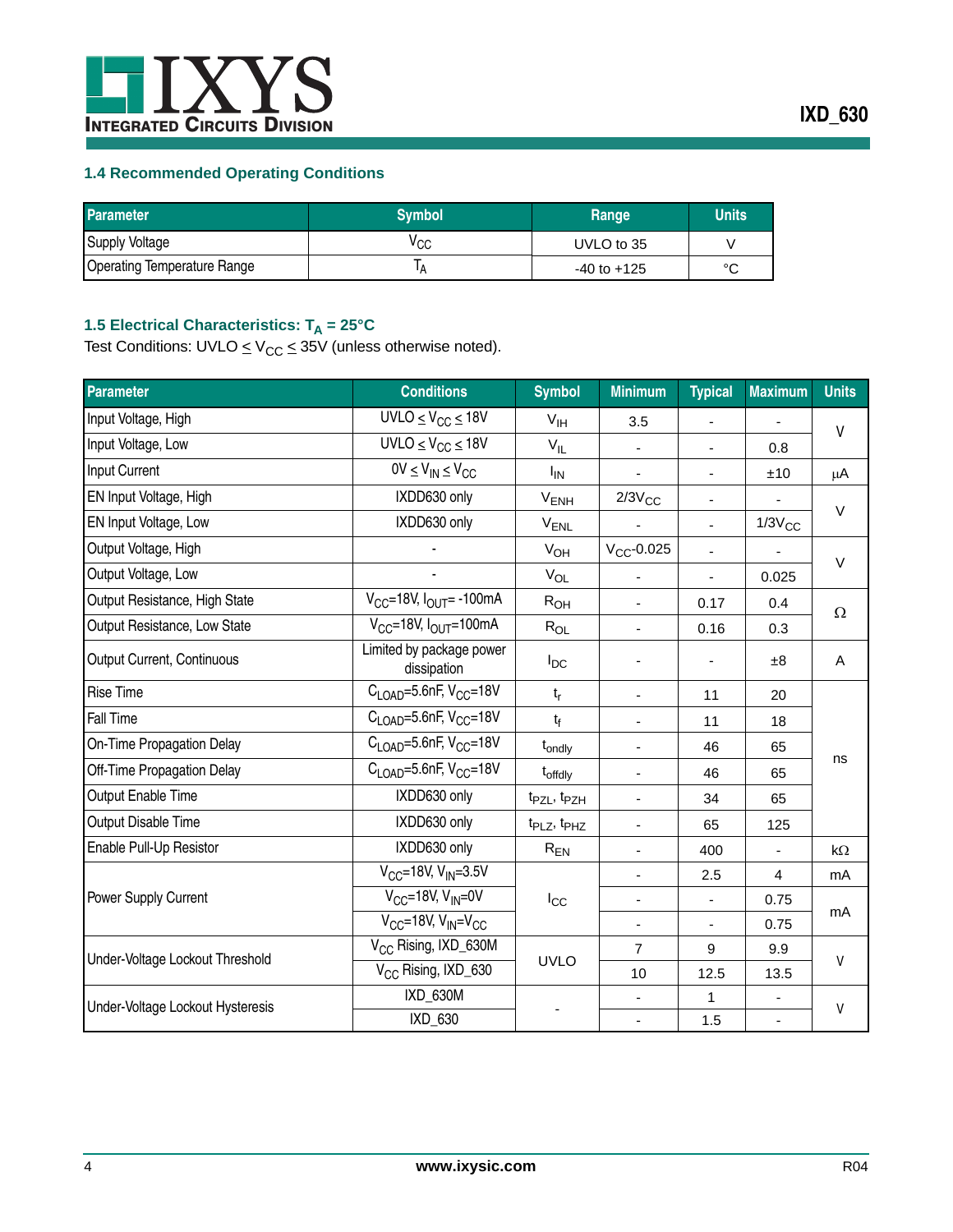

# <span id="page-4-0"></span>**1.6 Electrical Characteristics: TA = - 40°C to +125°C**

Test Conditions: UVLO  $\leq$  V<sub>CC</sub>  $\leq$  35V, T<sub>J</sub><150°C.

| <b>Parameter</b>              | <b>Conditions</b>                                  | <b>Symbol</b>       | <b>Minimum</b>           | <b>Maximum</b>           | <b>Units</b> |
|-------------------------------|----------------------------------------------------|---------------------|--------------------------|--------------------------|--------------|
| Input Voltage, High           | UVLO $\leq$ V <sub>CC</sub> $\leq$ 18V             | $V_{\text{IH}}$     | 4                        | $\overline{\phantom{0}}$ | V            |
| Input Voltage, Low            | UVLO $\leq$ V <sub>CC</sub> $\leq$ 18V             | $V_{IL}$            | $\overline{\phantom{0}}$ | 0.8                      |              |
| Output Resistance, High State | $V_{CC}$ =18V, $I_{OUT}$ = -100mA                  | R <sub>OH</sub>     | $\overline{\phantom{0}}$ | 0.6                      |              |
| Output Resistance, Low State  | $V_{CC}$ =18V, $I_{OUT}$ =100mA                    | $R_{OL}$            |                          | 0.45                     | Ω            |
| <b>Rise Time</b>              | $C_{1 \text{ OAD}} = 5.6$ nF, V <sub>CC</sub> =18V | t,                  | ۰                        | 35                       |              |
| <b>Fall Time</b>              | $C_{1 \text{ OAD}} = 5.6$ nF, V <sub>CC</sub> =18V | tŕ                  | ٠                        | 35                       |              |
| On-Time Propagation Delay     | $C1$ <sub>OAD</sub> =5.6nF, V <sub>CC</sub> =18V   | t <sub>ondly</sub>  |                          | 100                      | ns           |
| Off-Time Propagation Delay    | $C1$ <sub>OAD</sub> =5.6nF, $VCC$ =18V             | <sup>T</sup> offdlv |                          | 100                      |              |

## <span id="page-4-1"></span>**1.7 Thermal Characteristics**

| <b>Package</b>            | <b>Parameter</b>                       | <b>Symbol</b>        | <b>Rating</b> | <b>Units</b> |
|---------------------------|----------------------------------------|----------------------|---------------|--------------|
| IXD_630Cl (5-Lead TO-220) | Thermal Impedance, Junction-to-Ambient |                      | 36            |              |
| IXD 630YI (5-Lead TO-263) |                                        | $\theta_{JA}$        | 46            | °C/W         |
| IXD 630Cl (5-Lead TO-220) | Thermal Impedance, Junction-to-Case    | $\theta_{\text{JC}}$ |               | °C/W         |
| IXD 630YI (5-Lead TO-263) |                                        |                      |               |              |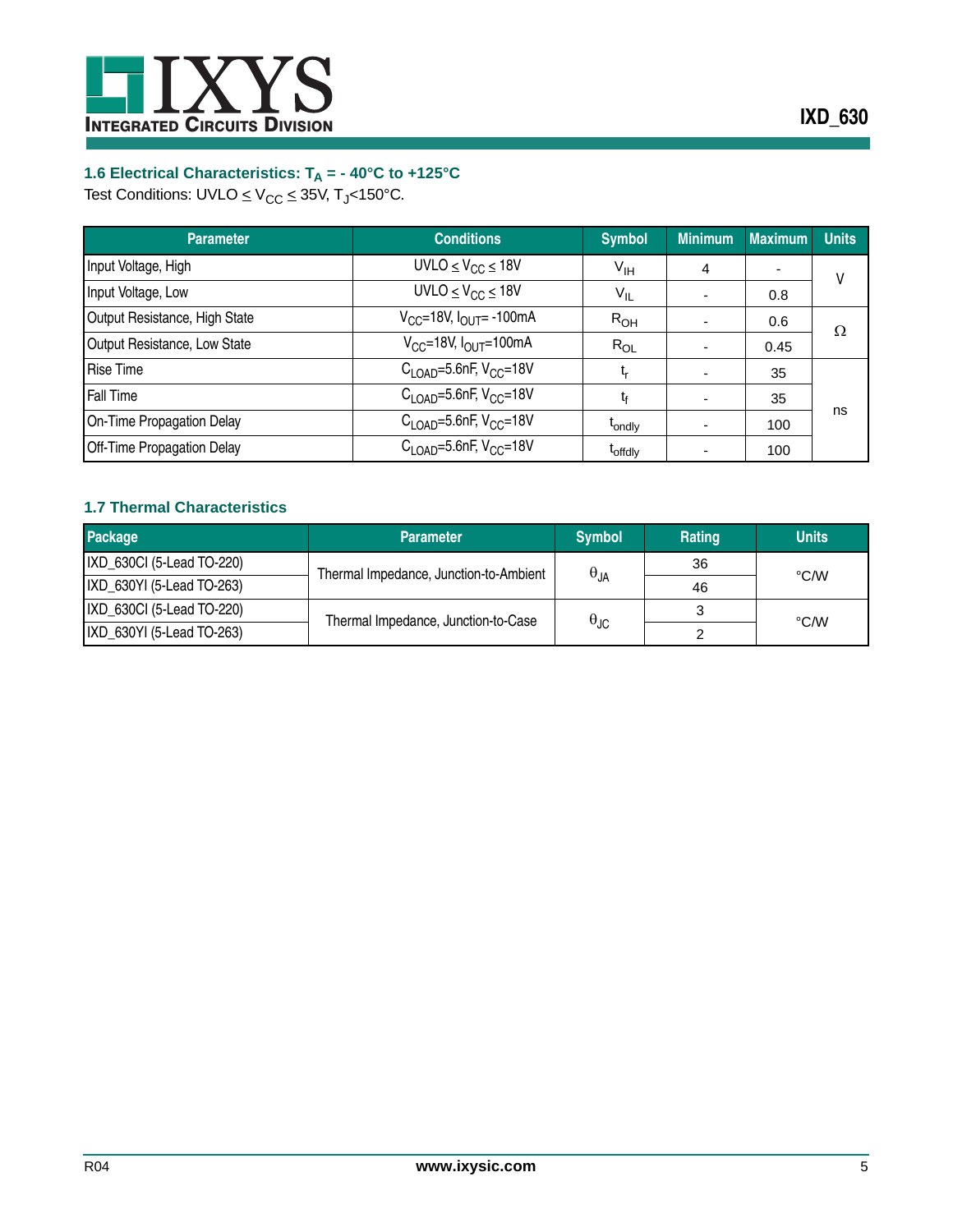

# <span id="page-5-0"></span>**2 Functional Description**

## <span id="page-5-1"></span>**2.1 IXDD630 Block Diagram & Truth Table**



| ΙN | <b>EN</b> | <b>OUT</b> |
|----|-----------|------------|
|    | 1 or open |            |
|    | 1 or open |            |
|    |           |            |
|    |           |            |

# <span id="page-5-3"></span>**2.3 IXDN630 Block Diagram & Truth Table**



| M | <b>OUT</b> |
|---|------------|
|   | וו         |
|   |            |

## <span id="page-5-2"></span>**2.2 IXDI630 Block Diagram & Truth Table**





| <b>OUT</b> |
|------------|
|            |
| ∩          |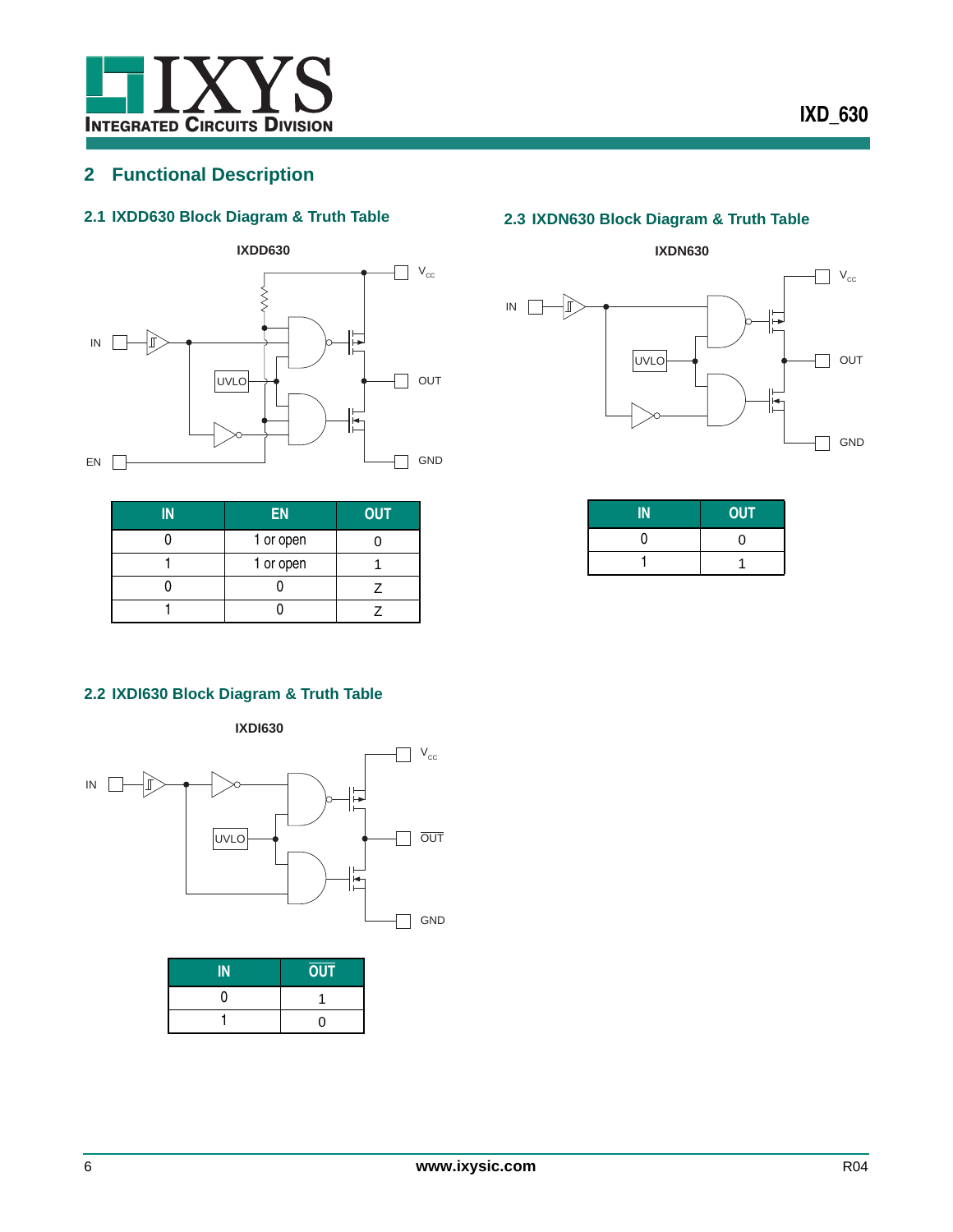

# <span id="page-6-0"></span>**3 Typical Performance Characteristics**

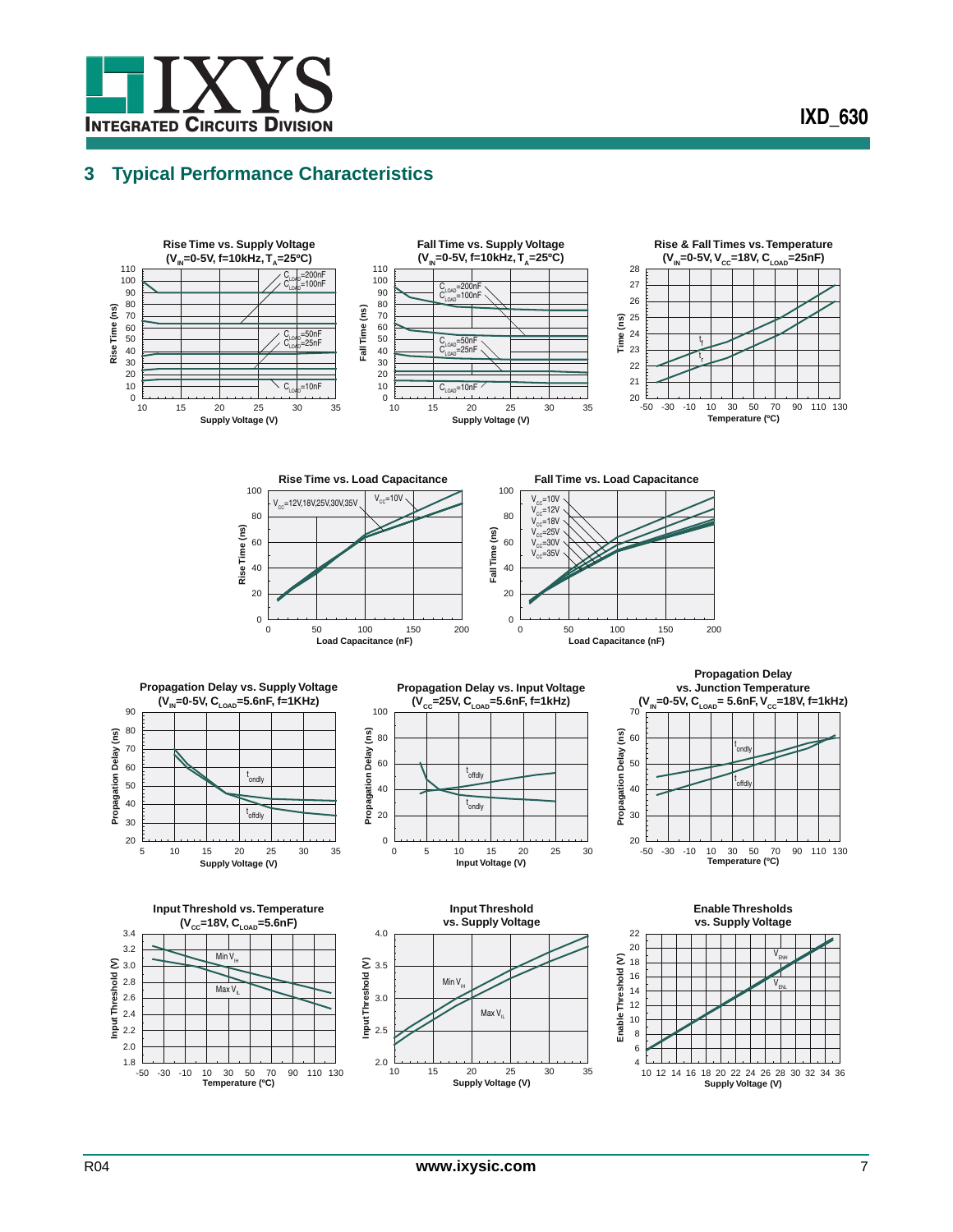



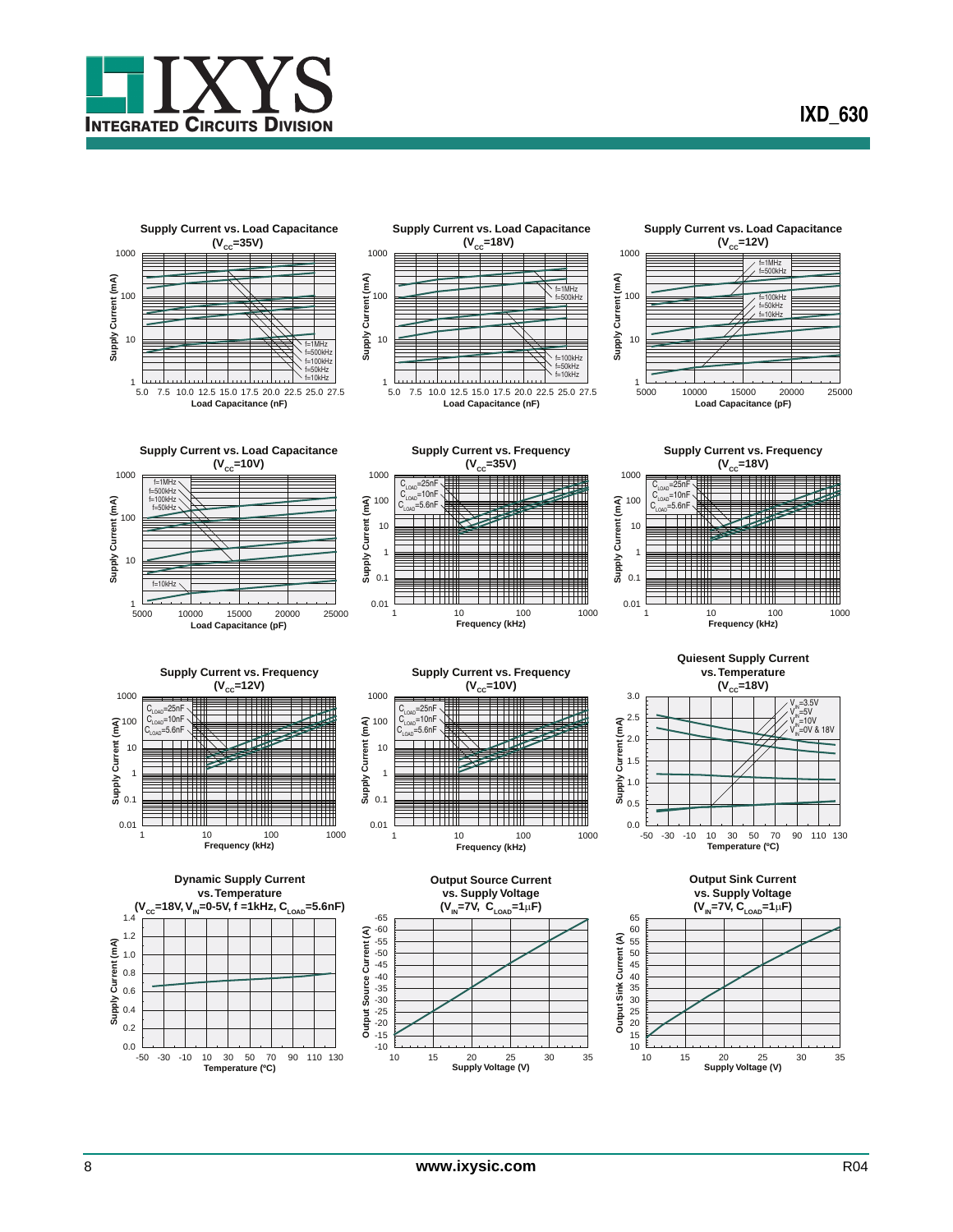













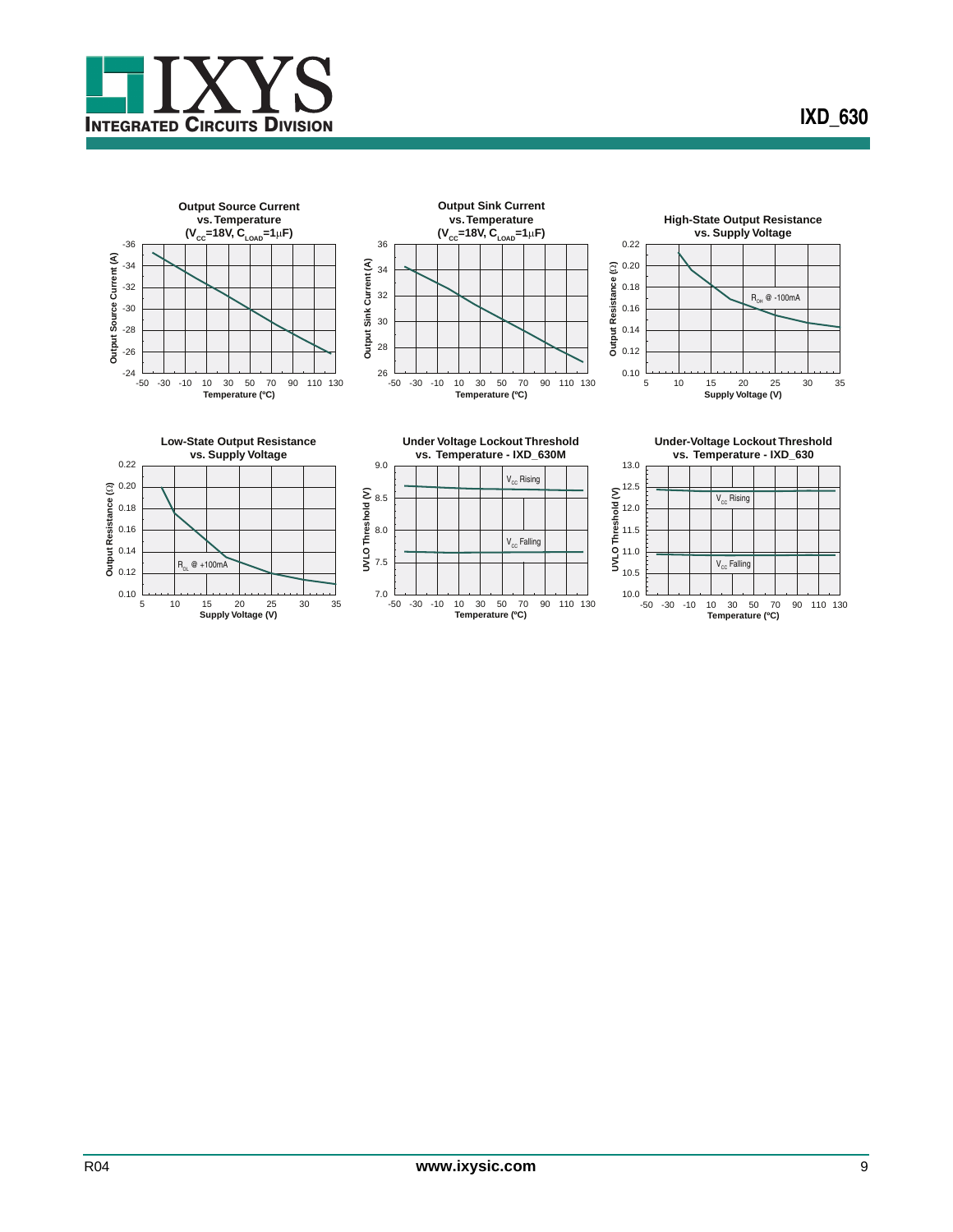

# <span id="page-9-0"></span>**4 Manufacturing Information**

#### <span id="page-9-1"></span>**4.1 Moisture Sensitivity**



All plastic encapsulated semiconductor packages are susceptible to moisture ingression. IXYS Integrated Circuits Division classifies its plastic encapsulated devices for moisture sensitivity according to the latest version of the joint industry standard, **IPC/JEDEC J-STD-020**, in force at the time of product evaluation. We test all of our products to the maximum conditions set forth in the standard, and guarantee proper

operation of our devices when handled according to the limitations and information in that standard as well as to any limitations set forth in the information or standards referenced below.

Failure to adhere to the warnings or limitations as established by the listed specifications could result in reduced product performance, reduction of operable life, and/or reduction of overall reliability.

This product carries a **Moisture Sensitivity Level (MSL)** classification as shown below, and should be handled according to the requirements of the latest version of the joint industry standard **IPC/JEDEC J-STD-033**.

| <b>Device</b>          | <b>Moisture Sensitivity Level (MSL) Classification</b> |
|------------------------|--------------------------------------------------------|
| IXD 630YI / IXD 630MYI | MSL <sub>3</sub>                                       |
| IXD 630CI / IXD 630MCI | MSL                                                    |

#### <span id="page-9-2"></span>**4.2 ESD Sensitivity**



This product is **ESD Sensitive**, and should be handled according to the industry standard **JESD-625**.

#### <span id="page-9-3"></span>**4.3 Reflow Profile**

Provided in the table below is the Classification Temperature  $(T<sub>C</sub>)$  of this product and the maximum dwell time the body temperature of this device may be  $(T<sub>C</sub> - 5)$ <sup>o</sup>C or greater. The classification temperature sets the Maximum Body Temperature allowed for this device during lead-free reflow processes. For through-hole devices, and any other processes, the guidelines of J-STD-020 must be observed.

| <b>Device</b>          | <b>Classification Temperature (T<sub>c</sub>)</b> | Dwell Time $(t_0)$ | <b>Max Reflow Cycles</b> |
|------------------------|---------------------------------------------------|--------------------|--------------------------|
| IXD 630YI / IXD 630MYI | 245°C                                             | 30 seconds         |                          |
| IXD 630CI / IXD 630MCI | 245°C                                             | 30 seconds         |                          |

#### <span id="page-9-4"></span>**4.4 Board Wash**

IXYS Integrated Circuits Division recommends the use of no-clean flux formulations. Board washing to reduce or remove flux residue following the solder reflow process is acceptable provided proper precautions are taken to prevent damage to the device. These precautions include but are not limited to: using a low pressure wash and providing a follow up bake cycle sufficient to remove any moisture trapped within the device due to the washing process. Due to the variability of the wash parameters used to clean the board, determination of the bake temperature and duration necessary to remove the moisture trapped within the package is the responsibility of the user (assembler). Cleaning or drying methods that employ ultrasonic energy may damage the device and should not be used. Additionally, the device must not be exposed to flux or solvents that are Chlorine- or Fluorine-based.

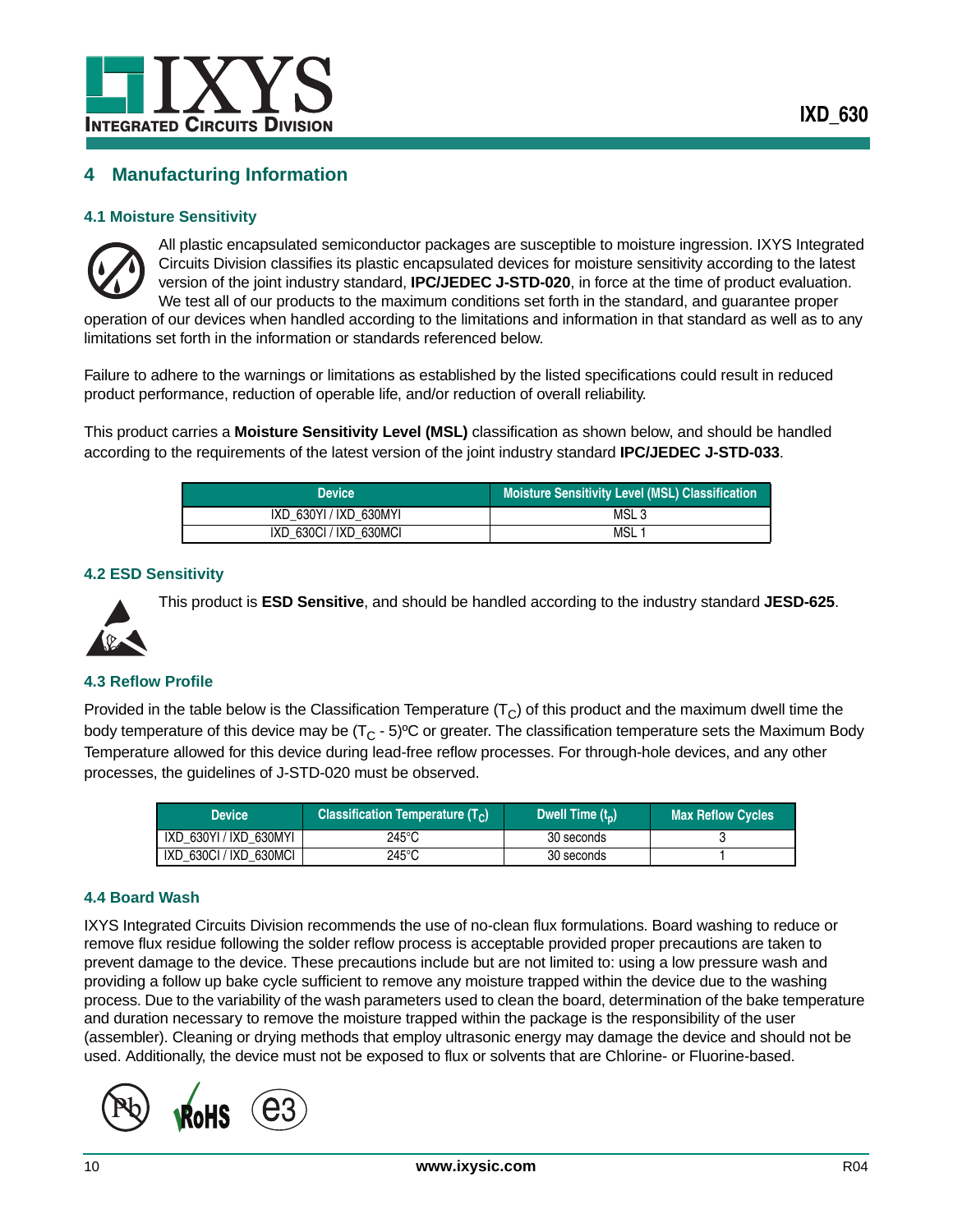

## <span id="page-10-0"></span>**4.5 Mechanical Dimensions**



4.5.1 IXD\_630YI & IXD\_630MYI (5-Lead TO-263)

4.5.2 IXD\_630CI & IXD\_630MCI(5-Lead TO-220)